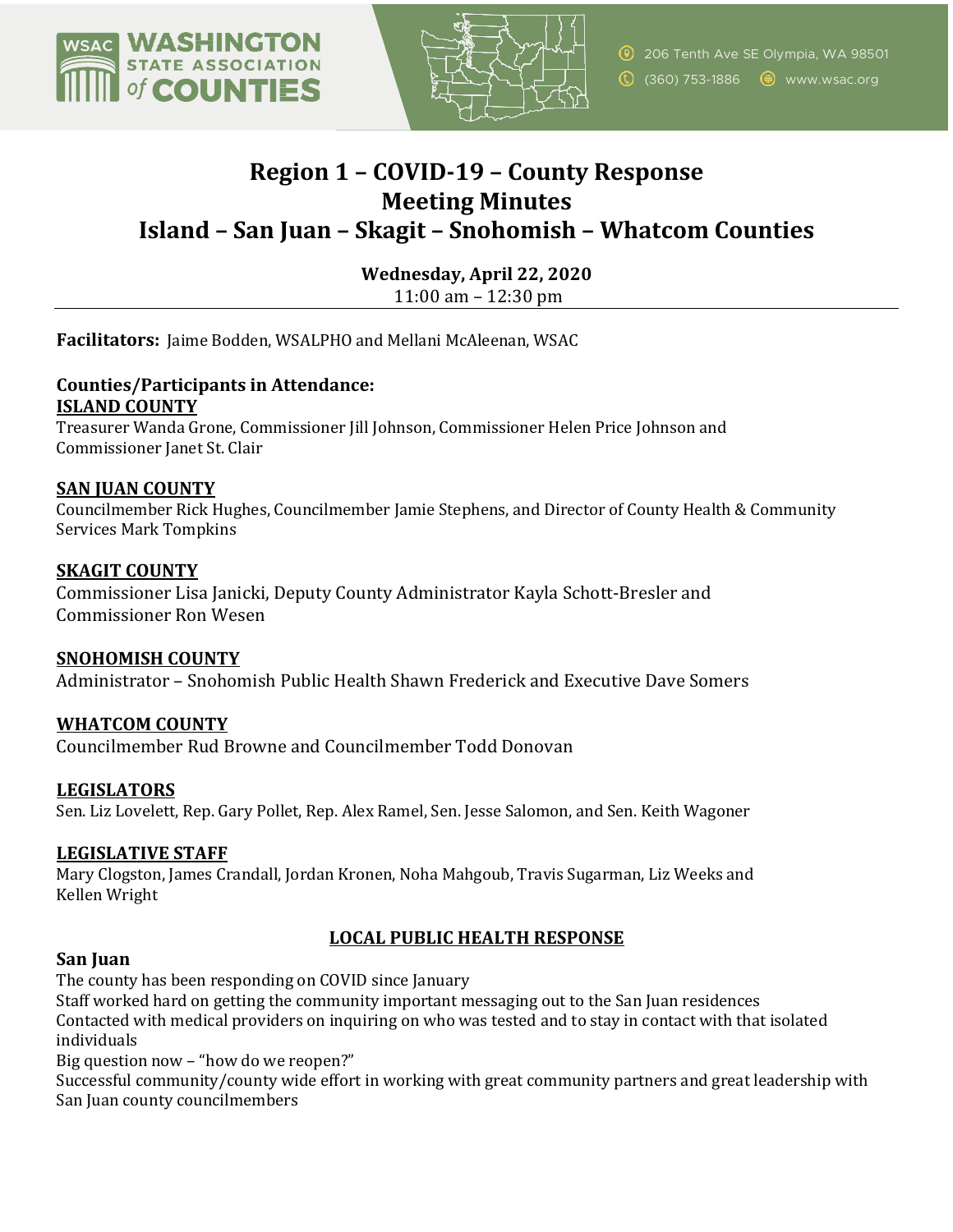## **LOCAL PUBLIC HEALTH RESPONSE cont.**

## **Snohomish**

First county in the United States with first known case

Staff worked hard on coordinating with local partners, emergency management, technology for a unified command Center

Continued work on drive thru testing, will transition to surveillance testing for long term care facilities, county residences, as well as county staff

Challenges looking ahead are the second surge of the virus, staffing and testing

Working well with Snohomish County government

## **CHALLENGES AND LOOKING AHEAD**

- Testing
- Need for all proper equipment
- Space for isolation/quarantine  $-$  increased containment
- Look at the workforce to maintain systems
- Continue messaging to the community
- How do we pay for such expenses?

## **IMPACT ON COUNTY FUNCTIONS**

#### **Island County**

Working on response to recovery

Trying to anticipate the second wave

Public health role has increased during this pandemic

Reminder to legislators that additional investments will need to be made to fund public health

Local citizens continue to voice their concerns to the Commissioners' office

Foresee increased challenges for local businesses and county citizens.... what resources are available to them? Local community volunteers have stepped up in helping

Moving forward, the county will continue to monitor the data, watch for clusters, as well as the second wave and Focusing on reopening and will be aligned with the Governor's Orders

Concerns on the long-term effect on Island County

## **San Juan County**

Staff is working remotely to slow the infection Mental health needs are on the increase The county is currently using funds and contracting with farmers and restaurants to provide and deliver meals to community individuals Working Washington Funds has been helpful, other funding has been very disappointing for small businesses

Will need guidance for visitors, as well as businesses

With the lack of revenue, the level of county services will possibly need to be cut

Immense revenue loss without tourists and construction projects

San Juan is spending additional on money to keep visitors away

Requests will be made for additional regulatory relief

## **Skagit County**

Increased expenses have surpassed \$4 million dollars

The county office is learning how to do business differently

The innovation and willingness from various departments have all come to together

Serious concerns with the mental health capacity, the county has seen the increased need for telemedicine  $\&$ telehealth 

With the federal funding, the smaller jurisdictions will need additional funds

Overdose deaths have increased, seeing more stress during this pandemic

Severe revenue loss of \$7 million dollars